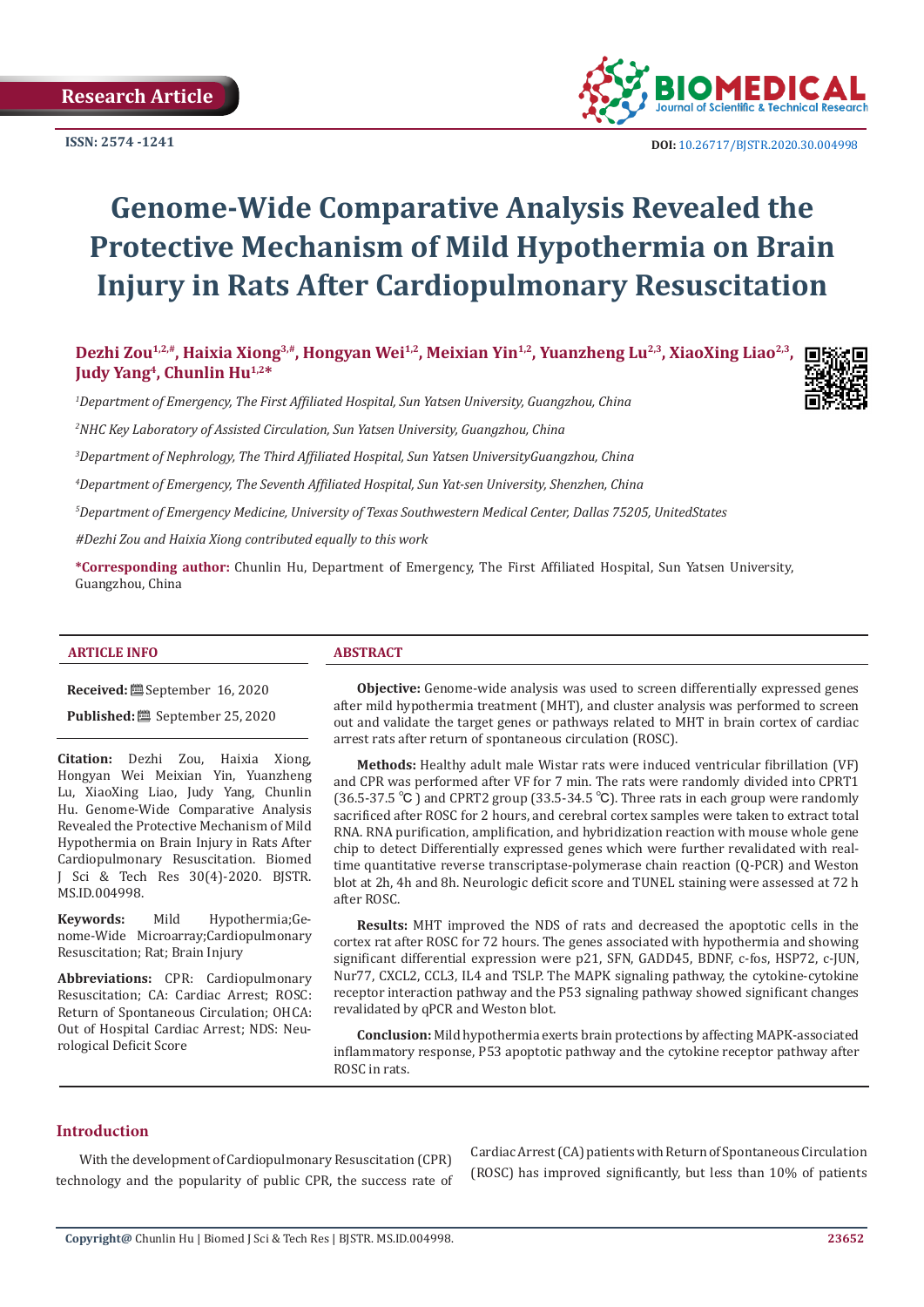are discharged with good neurologic outcome. Most patients die of hypoxic ischemic brain damage after CPR[1]. Mild hypothermia treatment can improve discharge survival rate and improve neurological function in Out of Hospital Cardiac Arrest(OHCA) patients[2, 3]. At present, the brain protection mechanism of TTM is still unclear.Biochip is a high-tech developed in the field of life sciences. The gene chip can detect the transcriptional changes of a large number of genes under different conditions, and can display gene expression levels reflecting characteristic tissue types, developmental stages, environmental condition responses, and genetic alterations, and become the preferred tool for highthroughput systems to investigate gene expression information of biological samples[4]. The effect of mild hypothermia on brain injury after ROSC is a complex and dynamic process, the traditional analytical methods cannot meet the need to analyze the expression of the entire genome in a single response. Therefore, in the current study, we plan to use the whole gene chip to analyze the effect of hypothermia on the gene expression in cortex of rat after ROSC, screen out differentially expressed genes, and elucidate its function, signaling pathway and network characteristics.

### **Materials and Methods**

#### **Animals**

Male Wistar rats (aged 14–16 weeks and weighing 292.3– 402.5g) were provided by the Experimental Animal Center, Sun Yat-Sen University of Guangdong Province (Guangzhou, China). Ethical approval code: [2015] A-066. Animals were maintained on laboratory chow and housed in a specific pathogen-free room at a constant temperature (20-22  $\textdegree C$ ) with 10 h of light and 14 h of dark exposure. All animal studies were approved by the Institutional Animal Care and Use Committee of Sun Yat-sen University, and all experiments were performed in accordance with the Animal Research Reporting In Vivo Experiments guidelines on animal research[5].

#### **Animal Model of Cardiac Arrest and Hypothermia**

Male Wistar rats were randomized into 4 groups, normothermia control group (NT1, n=3), hypothermia control group (NT2, n=3), normothermia CPR group (CPRT1, n=18) and hypothermia CPR group (CPRT2, n=18). All the rats were anesthetized by intraperitoneal pentobarbital injection (30mg/kg; Sigma, USA). The procedures of induction of CA and CPR were done as our previously described[6,7] in CPRT1 and CPRT2 group but was not in NT1 and NT2 group. The rats in NT1 and CPRT1 group were kept in an incubator chamber to keep their esophageal temperature at 36.5-38.5℃. The rats in NT2 and CPRT2 group were placed ice cubes around the body to induce hypothermia after ROSC[8]. The esophageal temperatures were taken every 5 minutes and ice cubes were added or taken away to maintain their temperature between 33-35℃ for 12 hours and then gradually re-warmer at 0.5℃per hour.

#### **Tissue Collection and RNA Extraction**

Three of the rat's cerebral cortex was harvested at 2 hours, 4 hours, and 8 hours after ROSC in CPRT1 and CPRT2 group, the brains were harvested. The cerebral cortices were snap-frozen in liquid nitrogen; after being complete frozen, they were stored in an airtight container at  $-80^{\circ}$ C.

#### **mRNA Microarray**

Total RNA was extracted from the cortex of 2 hours after ROSC in CPRT1, CPRT2 group and the animals in NT1, NT2 group using TRIZOL Reagent (Life technologies, USA) according to the manufacturer's instruction. RNA was checked for integrity using Agilent Bioanalyzer 2100 (Agilent Technologies, USA) and quantified using Nanodrop ND-2000 (Thermo Fisher Scientific, USA). RNA was amplified and labeled using Low Input Quick Amp Labeling Kit, One-Color (Agilent Technologies, USA), followed by purification (RNeasy mini kit, Qiagen) and hybridization (Agilent Whole Rat Genome Microarray 4×44K, USA). Agilent Microarray Scanner was used for scanning the slides, and Agilent Feature Extraction Software was used for data extraction.

#### **Gene Network Analysis**

After data from mRNA microarrays were acquired, raw signals were log2 transformed. Differentially expressed mRNAs (DEMs) were screened for absolute values of fold change (FC)  $\geq$  2 and P-values < 0.05 (Student's t-test). After that the preliminary candidate genes (P-value< 0.05, FC>2) underwent Hierarchical cluster analysisusing Gene Cluster 3.0 and Java Tree View 1.1.6 ,Go Gene Ontologyanalysis and KEGG enrichment analysis for functional analysis. Student's t test and chi-square were employed to test for significance. P-value< 0.05 and FC>2 was used as the threshold for screening GO analysis and KEGG enrichment analysis.

# **Quantitative Reverse Transcription-PCR (qRT-PCR)**

500ng of total RNA from 2,4 and 8 hours after ROSC in CPRT1, CPRT2 group were reversely transcribed using PrimeScriptTM RT Master Mix (Takara, Japan). Real-time PCR was performed using TG GreenTM Premix EX TaqTM II (Takara, Japan) on LightCycler® 480 Ⅱ Real-time PCR Instrument (Roche Applied Science, Switzerland). β-actin was used as internal control. The primers used are listed in Supplementary Table 1.

|  |  |  |  | Supplementary Table 1: Primer sequences for qRT-PCR. |  |
|--|--|--|--|------------------------------------------------------|--|
|--|--|--|--|------------------------------------------------------|--|

| Gene              | Forward primer (5'-3')      | Backward primer (5'-3')       |
|-------------------|-----------------------------|-------------------------------|
| p21               | AGTATGCCGTCGTCTGTTCG        | AACACGCTCCCAGACGTAGTTG        |
| <b>SFN</b>        | TGGCCTACAAGAACGTGGTG        | <b>TCTCTACCTTCTCCCGGTACTC</b> |
| GADD<br>45        | AGCCAAGCTGCTCAACGTAG        | <b>CCCGCAGGATGTTGATGTCG</b>   |
| CXCL <sub>2</sub> | <b>TCAATGCCTGACGACCCTAC</b> | TTGGACGATCCTCTGAACCAAG        |
| CCL <sub>3</sub>  | <b>TGCCTGCTGCTTCTCCTATG</b> | <b>TCTGCCGGTTTCTCTTGGTC</b>   |
| II.4              | <b>ACCTTGCTGTCACCCTGTTC</b> | <b>ACATCTCGGTGCATGGAGTC</b>   |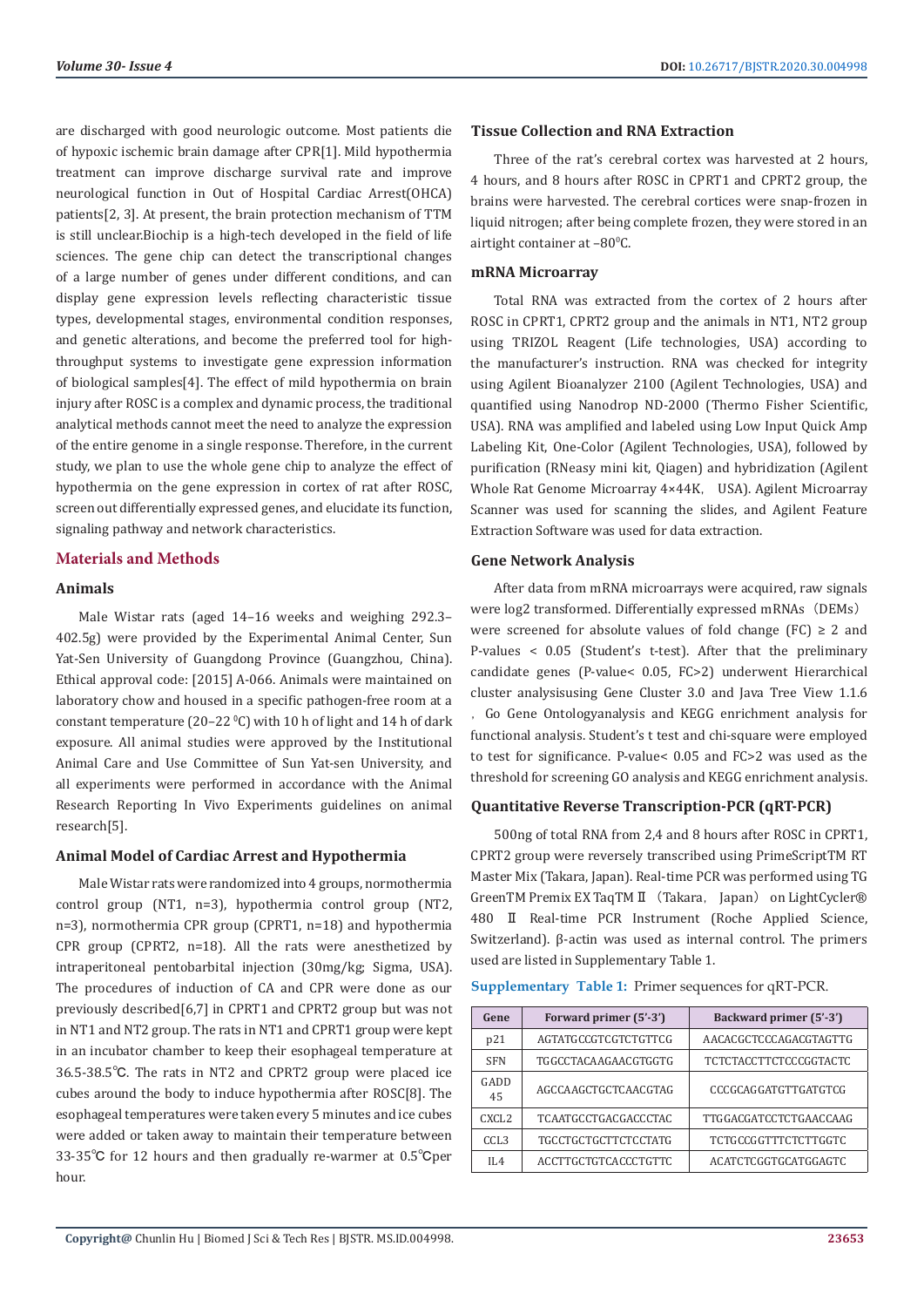| TSLP                            | TGTGACAGCAGGACAGCTTG    | TTCAGAGTAGCCTGGGCAGTAG   |
|---------------------------------|-------------------------|--------------------------|
| <b>BDNF</b>                     | GACAAGGCAACTTGGCCTAC    | CCGAACCTTCTGGTCCTCATC    |
| $c$ -FOS                        | CGGGTTTCAACGCGGACTAC    | TTGGCACTAGAGACGGACAG     |
| $c$ -JUN                        | TCCAGCAATGGGCACATCAC    | TGACACTGGGCAGCGTATTC     |
| HSPA1                           | GCGAGAACCGGTCGTTCTAC    | ACGTTCAGACCCGCGATCAC     |
| N <sub>11</sub> r <sub>77</sub> | CCTTCATGGACGGCGGATAC    | AGCCATACACCTGAAAGTCCTC   |
| $\beta$ -actin                  | GGAGATTACTGCCCTGGCTCCTA | GACTCATCGTACTCCTGCTTGCTG |
| GAPDH                           | GGCACAGTCAAGGCTGAGAATG  | ATGGTGGTGAAGACGCCAGTA    |

#### **Western Blotting**

 Total protein from 2, 4 and 8 hours after ROSC in CPRT1, CPRT2 group were extracted using RIPA (Millipore, 20188) with 1mM PMSF (CST, 8553) and protease inhibitor (Roche, complete ULTRA Tablets Mini EDTA-free). Protein concentrations were determined using a BCA Protein Assay Kit (Thermo Scientific, 23225). Protein extracts were heated to denature with Blue Loading Buffer (CST, 7722) according to manufacturer's instruction. 20μg of each sample were loaded onto 12% SDS-PAGE gels and transferred to PDVF membranes. After blocking the membranes were incubated with primary antibodies against p21 (abcam, ab80633), NUR77 (abcam, ab109180), CXCL2 (abcam, ab25130), CCL3 (abcam, ab25128), IL4 (abcam, ab9811), TSLP (ProSci, 4025), SFN (abcam, ab193667), GADD45A (abcam, ab180768), BDNF (abcam, ab205067), c-Fos (abcam, ab209794), HSPA2 (abcam, ab108416), c-Jun (abcam, ab32137) and  $\alpha$ -tubulin (santa cruz, sc-8035) respectively. HRP conjugate goat anti-rabbit IgG (Boster, BA1055) or goat anti-mouse IgG ( Boster, BA1051) were used as the second antibody. The blots were then visualized with an ECL kit (Millipore) in ChemiDoc Touch luminescent image analyser (BIO-RAD).

# **Neurological Deficit Score and TUNEL Staining**

The other 12 rats in CPRT1 and CPRT2 group were induced VF and CPR, then were observed for 72 h after ROSC and their Neurological Deficit Score (NDS) were assessed from 0 (no observed neurological deficit) to 500 (death or brain death)[9] by two investigators who were blinded to the treatment each day. At 72 h postresuscitation, the rats were sacrificed. The cortex was collected for follow-up experiments.TUNEL staining was performed using the In-Situ Cell Death Detection Kit, POD (Roche Applied Sciences, Mannheim, Germany). Propidium Iodide staining was performed to visualize nuclei after TUNEL reaction. After these treatments, the cerebral cortex was analyzed by counting all TUNEL positive cells per 480×480 pixel in a magnification of 400-fold by light microscopy (OLYMPUS BX51, Tokyo, Japan). Electron microscopy (HITACHI CM10, Tokyo, Japan) was performed as well.

### **Statistical Analysis**

The Statistical Program for Social Sciences (SPSS) 13.0 software (SPSS, Chicago, IL, USA) was used to perform all the statistical analyses. All data were expressed as the means ± SD or proportions where appropriate. For comparisons, unpaired t-tests were performed where appropriate between two groups. The correlation was calculated using Spearman's correlation coefficient, which is the Pearson's correlation coefficient of the indexed ranks of two data sets. P values of 0.05 (two-tailed) were considered statistically significant.

### **Results**

#### **DEMs Identified Between Groups**

 There were no differences of body weight, Temperature between CPRT1 and CPRT2 group at baseline. There were 13/18 rats in CPRT1 group and 12/18 rats in CPRT2 group gained the ROSC. The ROSC rate of rats, epinephrine dose, defibrillation times and base life support time were no difference between CPRT1 and CPRT2 group (supplementary Table 2). The temperature was controlled according to the protocol (supplementary Figure 1). Three rats in each time point at ROSC2h, 4h and 8h between two groups were scarified and the brain were harvested for further experiment. A total of 41012 mRNAs were detected in 4 groups. Hierarchical cluster analysis was performed to identify DEMs between groups. In NT2 group compared with NT1 group 138 DEGs were identified, with 96 DEMs (69.6%) up-regulated and 42 DEGs (30.4%) downregulated (Figure 1A). 227 DEGs were identified in CPRT1 samples compared with NT1 group, of which 150 DEMs (66.1%) were upregulated and 77 DEGs (33.9%) were down-regulated (Figure 1B). In CPRT2 group compared with CPRT1 group 1040 DEGs were identified, with 450 DEMs (43.3%) up-regulated and 590 DEGs (56.7%) down-regulated (Figure 1C).

**Supplementary Table 2:** CPR related parameters of rats for differentially expressed mRNAs analysis in CPRT1 and CPRT2 group.

|                                 | CPRT <sub>1</sub> | CPRT <sub>2</sub> | P       |
|---------------------------------|-------------------|-------------------|---------|
| Body weight $(g)$               | 388.5±18.8        | $395.3 \pm 16.5$  | 0.56303 |
| Temperature $(^{\circ}C)$       | $37.8 \pm 0.6$    | $37.5 \pm 0.7$    | 0.59303 |
| Epinephrine $(\mu g)$           | $610.2 \pm 268.3$ | $674.1 \pm 227.2$ | 0.66303 |
| Defibrillation (times)          | $3.3 \pm 2.1$     | $3.2 \pm 2.1$     | 0.7682  |
| Basic life support<br>(minutes) | $4.2 \pm 0.8$     | $4.0 \pm 0.7$     | 0.4574  |



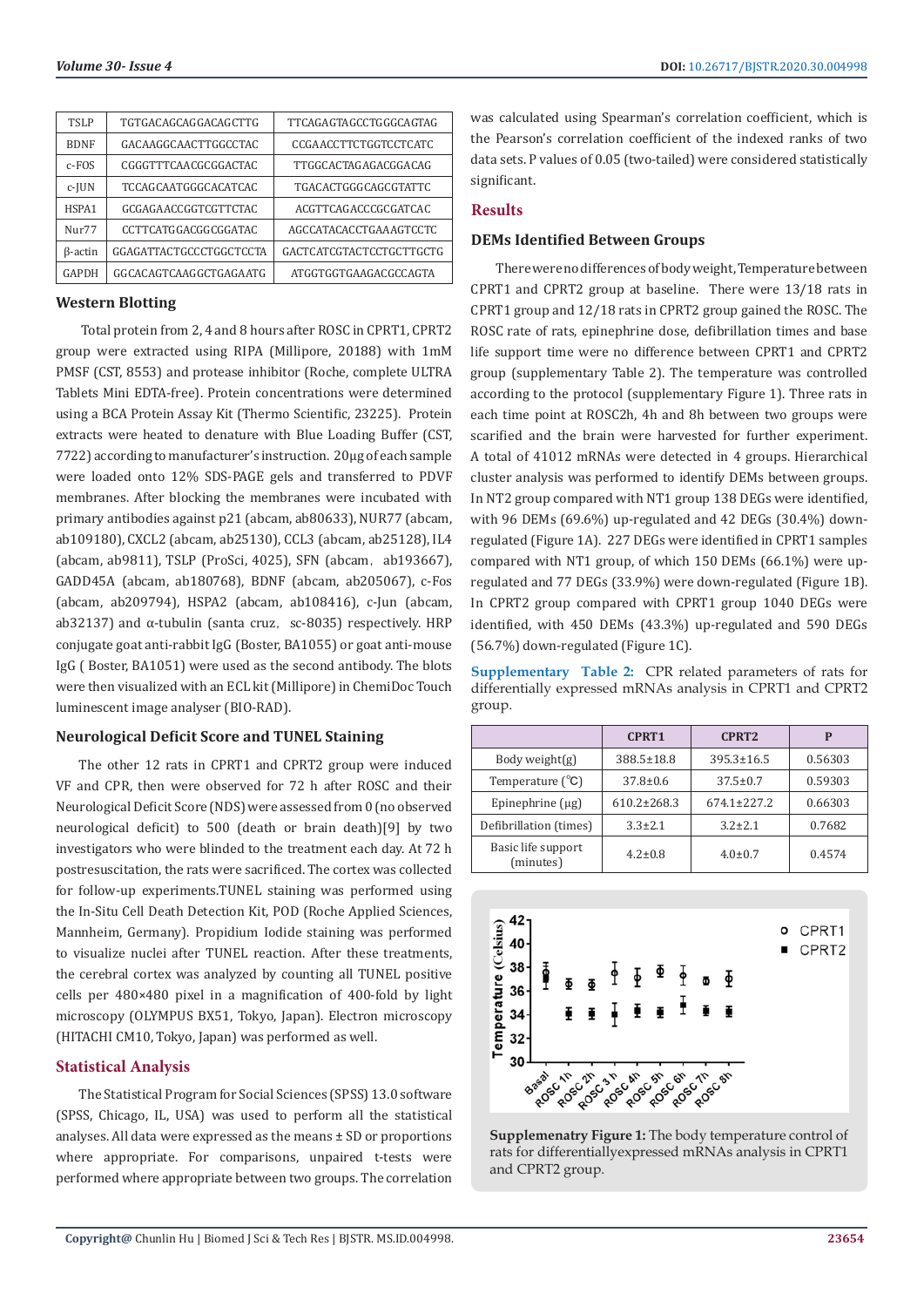

**Figure 1:** Hierarchical cluster analysis of DEMs between groups.

a) In NT2 group compared with NT1 group, 96 DEMs (69.6%) up-regulated and 42 DEGs (30.4%) down-regulated.

b) In CPRT1 group compared with NT1 group, of which 150 DEMs (66.1%) were up-regulated and 77 DEGs (33.9%) were down-regulated.

c) In CPRT2 group compared with CPRT1 group, of which 450 DEMs (43.3%) up-regulated and 590 DEGs (56.7%) downregulated.

#### **Biological Function and Pathway Analysis of DEMs**

GO and KEGG analysis were employed to explain the biological function and find the enriched pathway of the DEMs in different groups. The differentially expressed genes of CPRT1 VS NT1 are mainly involved in protein binding, protein kinase activation, calcium-dependent protein kinase C activation, phospholipase activation, chemokine activation, chemokine receptor binding, and inflammatory factor receptors binding, inflammatory factor activation, etc indicating that CA-induced cerebral ischemiahypoxia-reperfusion injury can significantly increase intracranial inflammatory response. The differentially expressed genes in the CPRT2 VS CPRT1 group are mainly involved in protein binding, ATP binding, phosphatase binding, growth factor binding, neurotrophic receptor binding, encoding cyclins, cyclin binding, cyclin activation, RNA Polymerase II kinase activation, histone binding, core promoter binding, sequence-specific DNA binding, transcription factor binding, etc, which indicated that the effect of hypothermia on gene expression mainly focused on energy metabolism, brain neurotrophic, cell cycle regulation and apoptosis. The GO function of DEMs were shown in Supplementary Table 3-5.The signal pathway associated with CA/CPR brain injury in the CPRT1 VS NT1 group was p53 signaling pathway and the major differentially expressed genes were P21, 14-3-3-sigma (SFN) and GADD45 (Table 1). In CPRT2 VS CPRT1 group was the MAPK signaling pathway and the inflammatory factor receptor pathway. The main differentially expressed genes of MAPK signaling pathway are BDNF, c-fos, HSP72,

c-JUN, GADD45 and Nur77; the main differentially expressed genes of inflammatory factor receptor pathway are CXCL2, CCL3, IL4 and TSLP (Table 2).

**Supplementary Table 3:** GO molecule function of differentially expressed mRNAs in the p53 signaling pathway in CPRT1 VS NT1 group.

| GeneName          | <b>GO ID</b> | <b>Qualified GO term</b>                       |
|-------------------|--------------|------------------------------------------------|
| CXCL <sub>2</sub> | GO:0005515   | protein binding                                |
|                   | GO:0008009   | chemokine activity                             |
|                   | GO:0045236   | CXCR chemokine receptor<br>binding             |
| CCL <sub>3</sub>  | GO:0004672   | protein kinase activity                        |
|                   | GO:0004698   | calcium-dependent protein<br>kinase C activity |
|                   | GO:0005515   | protein binding                                |
|                   | GO:0008009   | chemokine activity                             |
|                   | GO:0016004   | phospholipase activator<br>activity            |
| II.4              | GO:0005125   | cytokine activity                              |
|                   | GO:0005126   | cytokine receptor binding                      |
|                   | GO:0005136   | interleukin-4 receptor<br>binding              |
|                   | GO:0005515   | protein binding                                |
|                   | GO:0008083   | growth factor activity                         |
| <b>TSLP</b>       | GO:0005125   | cytokine activity                              |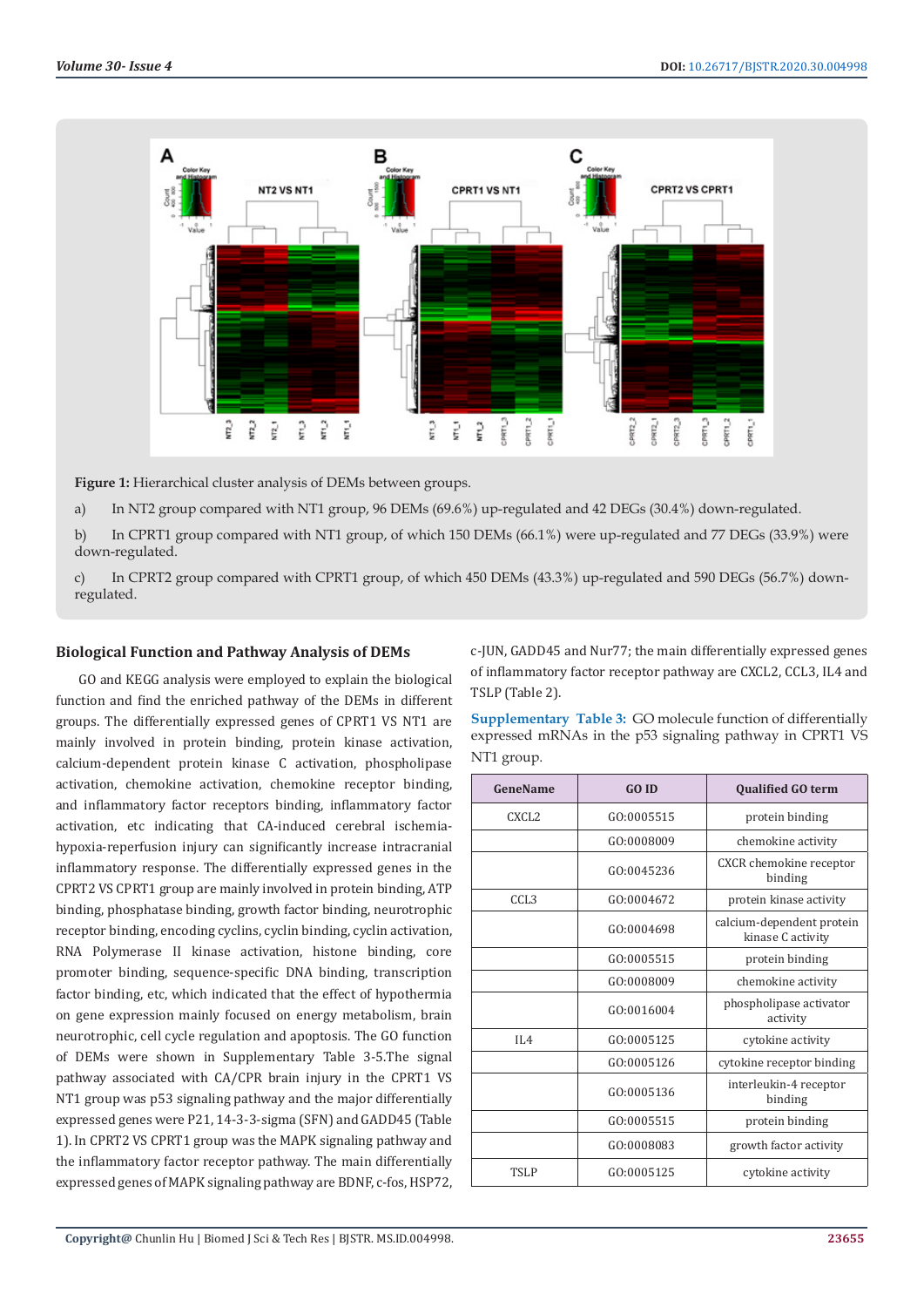**Supplementary Table 4:** GO molecule function of differentially expressed mRNAs in the MAPK signaling pathway in CPRT2 VS CPRT1 group.

| <b>GeneName</b> | <b>GOID</b> | <b>Qualified GO term</b>                                                                                            |
|-----------------|-------------|---------------------------------------------------------------------------------------------------------------------|
|                 | GO:0005102  | receptor binding                                                                                                    |
|                 | GO:0005169  | Neurotrophin TRKB receptor binding                                                                                  |
| <b>BDNF</b>     | GO:0005515  | protein binding                                                                                                     |
|                 | GO:0008083  | growth factor activity                                                                                              |
|                 | GO:0001784  | phosphotyrosine binding                                                                                             |
|                 | GO:0003677  | DNA binding                                                                                                         |
|                 | GO:0004672  | protein kinase activity                                                                                             |
|                 | GO:0004674  | protein serine/threonine kinase<br>activity                                                                         |
|                 | GO:0004707  | MAP kinase activity                                                                                                 |
|                 | GO:0005515  | protein binding                                                                                                     |
| c-fos           | GO:0005524  | ATP binding                                                                                                         |
|                 | GO:0008134  | transcription factor binding                                                                                        |
|                 | GO:0008353  | RNA polymerase II carboxy-terminal<br>domain kinase activity                                                        |
|                 | GO:0016301  | kinase activity                                                                                                     |
|                 | GO:0019901  | protein kinase binding                                                                                              |
|                 | GO:0019902  | phosphatase binding                                                                                                 |
|                 | GO:0031435  | mitogen-activated protein kinase<br>kinase kinase binding                                                           |
|                 | GO:0004672  | protein kinase activity                                                                                             |
|                 | GO:0004674  | protein serine/threonine kinase<br>activity                                                                         |
|                 | GO:0004705  | JUN kinase activity                                                                                                 |
|                 | GO:0004707  | MAP kinase activity                                                                                                 |
| HSP72           | GO:0005515  | protein binding                                                                                                     |
|                 | GO:0005524  | ATP binding                                                                                                         |
|                 | GO:0016301  | kinase activity                                                                                                     |
|                 | GO:0019899  | enzyme binding                                                                                                      |
|                 | GO:0035033  | histone deacetylase regulator activity                                                                              |
|                 | GO:0042826  | histone deacetylase binding                                                                                         |
|                 | GO:0004672  | protein kinase activity                                                                                             |
|                 | GO:0004674  | protein serine/threonine kinase<br>activity                                                                         |
| c-JUN           | GO:0004705  | JUN kinase activity                                                                                                 |
|                 | GO:0004707  | MAP kinase activity                                                                                                 |
|                 | GO:0005515  | protein binding                                                                                                     |
|                 | GO:0001077  | transcriptional activator activity, RNA<br>polymerase II core promoter proximal<br>region sequence-specific binding |
|                 | GO:0003677  | DNA binding                                                                                                         |
| Nur77           | GO:0003700  | transcription factor activity, sequence-<br>specific DNA binding                                                    |
|                 | GO:0003707  | steroid hormone receptor activity                                                                                   |
|                 | GO:0004879  | RNA polymerase II transcription<br>factor activity, ligand-activated<br>sequence-specific DNA binding               |

**Supplementary Table 5:** GO molecule function of differentially expressed mRNAs in the cytokine-cytokine receptor interaction signaling pathway in CPRT2 VS CPRT1 group.

| GeneName          | <b>GO ID</b> | <b>Qualified GO term</b>                       |
|-------------------|--------------|------------------------------------------------|
| CXCL <sub>2</sub> | GO:0005515   | protein binding                                |
|                   | GO:0008009   | chemokine activity                             |
|                   | GO:0045236   | CXCR chemokine receptor<br>binding             |
| CCL <sub>3</sub>  | GO:0004672   | protein kinase activity                        |
|                   | GO:0004698   | calcium-dependent protein<br>kinase C activity |
|                   | GO:0005515   | protein binding                                |
|                   | GO:0008009   | chemokine activity                             |
|                   | GO:0016004   | phospholipase activator<br>activity            |
| IL4               | GO:0005125   | cytokine activity                              |
|                   | GO:0005126   | cytokine receptor binding                      |
|                   | GO:0005136   | interleukin-4 receptor binding                 |
|                   | GO:0005515   | protein binding                                |
|                   | GO:0008083   | growth factor activity                         |
| <b>TSLP</b>       | GO:0005125   | cytokine activity                              |

**Table 1:** The KEEGG pathway of Differentially expressed mRNAs in CPRT1 VS NT1 group.

| <b>KEGG</b>                              | Gene<br>numbers | P-Value     | Fold |
|------------------------------------------|-----------------|-------------|------|
| $\text{rno04115:}$ p53 signaling pathway | 6               | 0.011528105 | 2.94 |
| rno04010:MAPK signaling<br>pathway       | 12              | 0.021495154 |      |
| rno05200:Pathways in cancer              | 13              | 0.030651696 | 1.51 |
| rno05219:Bladder cancer                  | 4               | 0.037841453 | 1.42 |
| rno04062: Chemokine signaling<br>pathway | 8               | 0.064025347 |      |
| rno04020:Calcium signaling<br>pathway    | 8               | 0.083174714 |      |
| rno04512:ECM-receptor<br>interaction     | 5               | 0.086863165 |      |
| rno04510: Focal adhesion                 | 10              | 0.019437908 | 1.7  |

**Table 2:** The KEEGG pathway of Differentiallyexpressed mRNAs in CPRT2 VS CPRT1.

| <b>KEGG</b>                                            | <b>Gene numbers</b> | P-Value     | <b>Fold</b> |
|--------------------------------------------------------|---------------------|-------------|-------------|
| rno04010:MAPK signaling<br>pathway                     | 11                  | 9.99E-05    | 4.00        |
| rno04060:Cytokine-<br>cytokine receptor<br>interaction | 6                   | 0.013810286 | 2.86        |
| rno05200:Pathways in<br>cancer                         | 7                   | 0.026596384 | 1.58        |
| rno04620:Toll-like receptor<br>signaling pathway       | 4                   | 0.027697253 | 1.56        |
| rno04660:T cell receptor<br>signaling pathway          | 4                   | 0.045007098 | 1.35        |
| rno04722:Neurotrophin<br>signaling pathway             | 4                   | 0.064120807 |             |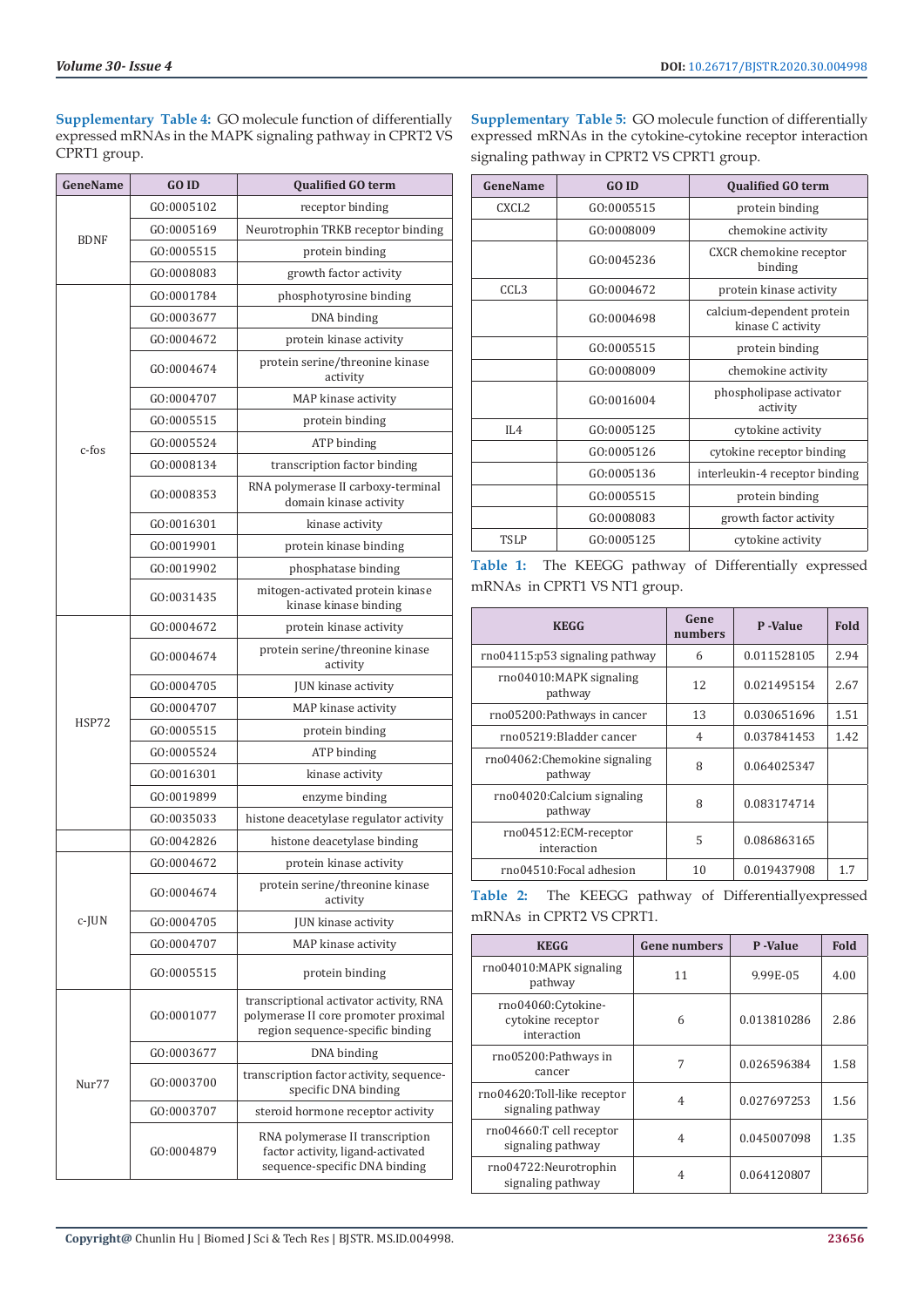| rno04621:NOD-like<br>receptor signaling pathway | 0.075325831 |  |
|-------------------------------------------------|-------------|--|
| rno04630:Jak-STAT<br>signaling pathway          | 0.080896009 |  |

# **DEM Expression Tendencies following ROSC**

Hypothermia inhibits the expression of P21, SFN and GADD45A mRNA in P53 pathwaythe expression of P21 and SFN in ROSC 2h and 4h in CPRT2 group was significantly lower than that in CPRT1 group (Figure 2A& 2B), However, the effect on the expression of GADD45A was slightly later, the expression of GADD45A at ROSC at 4h and 8h in CPRT2 group was significantly lower than that in CPRT1 group (Figure 2C).Hypothermia promoted the expression of BDNF, HSPA2 at 2h, 4h, 8h after ROSC (Figure 2D& 2E), but inhibited the expression of c-Fos and c-JUN (Figure 2F & 2G).Hypothermia also had inconsistent effects on DEMs in the inflammatory factor

receptor pathway, inhibiting the expression of CXCL2 and CCL3 at 2 h, 4 h after ROSC (Figure 2H, 2I & 2J), but promoting IL4 and TSLP expression (Figure 2K& 2L), especially for TSLP. We further observed the effect of Hypothermia on DEMs protein expression, CPRT2 group P21 (2h and 4h), SFN (4h) and GADD45A (4h and 8h) expression was lower than CPRT1 group in the p53 pathway (Figure 3A). The protein levels of BDNF (2h, 4h and 8h) and HSPA2 (2h, 4h and 8h) in CPRT2 group were significantly higher than those in CPRT1 group, while the expression of c-Fos (2h, 4h and 8h), c-JUN (2h and 4h) and NUR77 (2hand 4h) was lower than that of CPRT1 group in the MAPK pathway (Figure 3B). The protein levels of IL4 (2h and 4h) and TSLP (2h, 4h and 8h) in CPRT2 group were significantly higher than those in CPRT1 group, while the expression of CXCL2 (2h and 4h) and CCL3 (2hand 4h) was lower than that in CPRT1 group in inflammatory factor receptor pathway (Figure 3C).



**Figure 2:** The mRNA expressions tendency of DEMs after ROSC between CPRT1 and CPRT2 group.

A-C. The MHT decreased the mRNA levels of p21 (ROSC 2h, 4h), SFN (ROSC 2h, 4h and 8h) and GADD45 (ROSC 4h, 8h) after ROSC.

D-G. The MHT increased the mRNA levels of BDNF and HSP72 at 2h, 4h and 8h after ROSC, but decreased the mRNA levels of c-Fos (ROSC 2h, 4h and 8h) and c-JUN (ROSC 2h, 4h) after ROSC.

H-L. The MHT increased the mRNA levels of IL-4 (ROSC 2h, 4h) and TSLP (2h, 4h and 8h), decreased the mRNA levels of CXCL2 and CCL3 at 2h and 4h after ROSC, but no effects on NUR77 expression.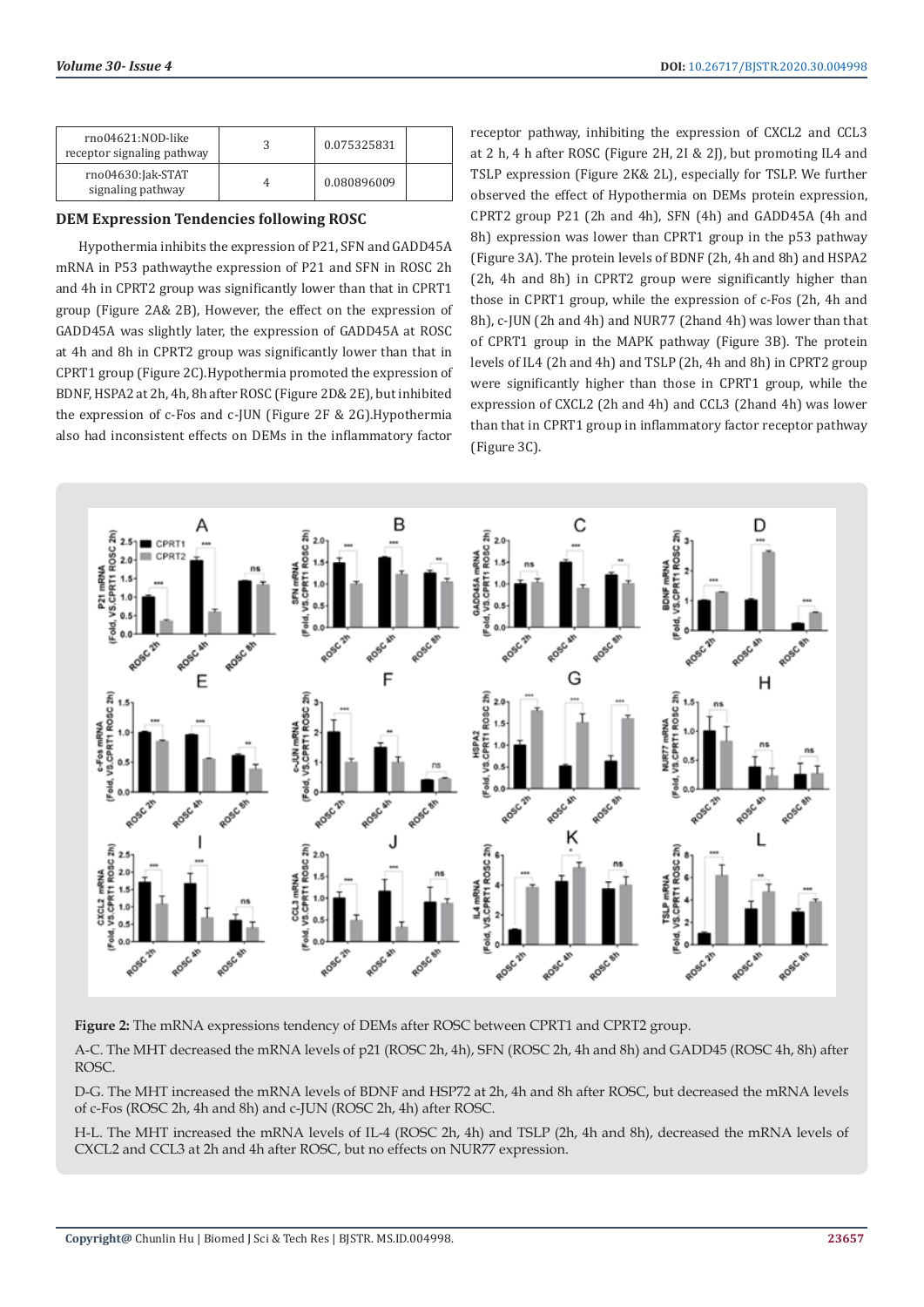

**Figure 3:** TThe protein expressions tendency of DEMs after ROSC between CPRT1 and CPRT2 group.

a) The MHT decreased the protein levels of p21 (ROSC 2h, 4h) SFN (ROSC 4h) and GADD45 (ROSC 4h, 8h) after ROSC.

b) The MHT increased the protein levels of BDNF and HSP72 at 2h, 4h and 8h after ROSC, but decreased the protein levels of c-Fos (ROSC 2h, 4h and 8h) and c-JUN (ROSC 2h, 4h) after ROSC.

c) The MHT increased the protein levels of IL-4 (ROSC 2h, 4h) and TSLP (2h, 4h and 8h), decreased the protein levels of CXCL2 and CCL3 at 2h and 4h after ROSC.

# **Hypothermia Treatment Improved Neurologic Deficit Scores and Decreased Neuronal Apoptosis following ROSC**

The induction of Ventricular Fibrillation (VF) caused serious injury to the brain in rats, resulting in the death of 6/12 rats within 72 h in the CPRT1 group, whereas 8/12 rats survived to 72 h in the CPRT2 group. The ROSC rate of rats, epinephrine dose, defibrillation times and base life support time were no difference between CPRT1 and CPRT2 group (Supplementary Table 6). The temperature was controlled according to the protocol (Supplementary Figure 2).The NDS in the CPRT1 group were  $425 \pm 87$ , which were significantly higher than those (288  $\pm$  48) in the CPRT2 group (P=0.0338) (Figure 4A). TUNEL-positive nuclei were observed in the cortex of animals in both CPRT1 and CPRT2 groups. The number of apoptotic neurons was  $9.89 \pm 0.9$  in the CPRT1 group, higher than the 6.3  $\pm$ 1.0 apoptotic neurons observed per  $480 \times 480$  pixel in the  $40 \times$  field

in the CPRT2 group (P< 0.001) (Figure 4B).



**Supplemenatry Figure 2:** The body temperature control of rats for differentiallyexpressed mRNAs analysis in CPRT1 and CPRT2 group.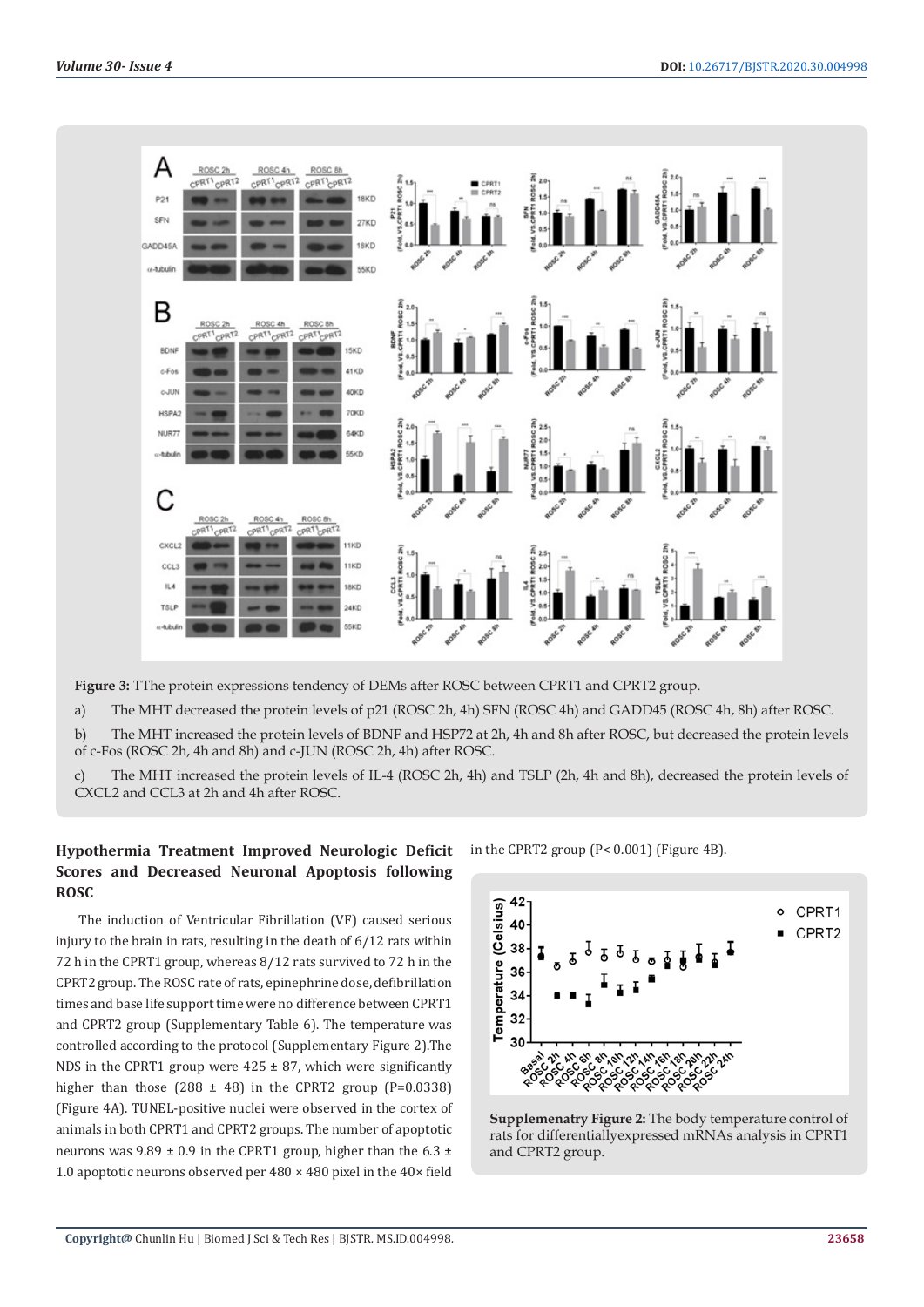|                              | CPRT <sub>1</sub> | CPRT <sub>2</sub> |        |
|------------------------------|-------------------|-------------------|--------|
| Body weight (g)              | $389.5 \pm 19$    | $389.5 \pm 19$    | 0.8130 |
| Temperature $(^{\circ}C)$    | $37.5 \pm 0.7$    | $37.2 \pm 0.8$    | 0.2848 |
| Epinephrine $(\mu g)$        | $553.1 \pm 317.2$ | $639.8 \pm 275.4$ | 0.4818 |
| Defibrillation (times)       | $3.2 \pm 1.5$     | $3.2 \pm 1.5$     | 0.9720 |
| Basic life support (minutes) | $4.5 \pm 0.7$     | $4.0 \pm 0.7$     | 0.5150 |

#### **Supplementary Table 6:** CPR related parameters of rats for neurologic function assessment in CPRT1 and CPRT2 group.



**Figure 4:** Hypothermia Treatment Improved Neurologic Deficit Score and Decreased Neuronal Apoptosis after ROSC

- a) Hypothermia Treatment Improved Neurologic Deficit Score of rats after ROSC for 72 hours.
- b) Hypothermia Decreased Neuronal Apoptotic cells in the cortex of rats after ROSC for 72 hours. (scale bar =50 µm)

#### **Discussion**

For the first time, we used genome-wide microarray to study the effects of MHT on gene expression profile changes after cardiopulmonary resuscitation and explored the mechanism of MHT on brain protection from single gene changes to gene related pathways or network. The rat CA/CPR model was used in this study, which is closer to the evolution of cerebral ischemia-reperfusion injury after CA/CPR in clinical practice.A total of 41012 mRNAs were detected and hierarchical cluster analysis was performed to identify DEMs between groups. GO and KEGG analysis were employed to explain the biological function and find the enriched pathway of the DEMs in different groups. This study found that MHT improved neurological function of rats after CA/CPR by affecting p53 signaling pathway, MAPK signaling pathway and inflammatory factor receptor pathway. The major DEMs are P21, 14-3-3-sigma (SFN) and GADD45 in P53 pathway. The main DEMs of MAPK signaling pathway are BDNF, c-fos, HSP72, c-JUN and Nur77. The main DEMs of inflammatory factor receptor pathway are CXCL2, CCL3, IL4 and TSLP. P53 and its downstream genes play an essential role in cerebral ischemic cell apoptosis[10]. Downstream genes of p53 have two functions, the regulation of the cell cycle and the regulation of cell apoptosis[11]. After ROSC, the expression of p21, SFN (14-3-3-σ), GADD45 is up-regulated in the cerebral cortex of rats.

These genes are involved in inflammatory responses, cell cycle arrest and apoptosis[12,13], and MHT can inhibit the expression

of these genes.The MAPK family is involved in cerebral ischemia. It is well documented that ERK1/2 modulates neuronal survival and apoptotic cell death. Activation of this complex results in phosphorylation of many cytoplasm and membrane proteins[14]. Previous research has also reported that activation of JNK and p38 MAPK is mediated in neuronal apoptosis, infracted volume, and neurological deficits in ischemic stroke[15]. The present study shows that MAPK signaling pathways were regulated differently by MHT, which increases expressions of BDNF and HSP72, but inhibits the expression of c-fos, c-JUN and Nur77. BDNF is a member of the family of neurotrophies in the central neural system. As an attractive target gene of CREB[16], the mature BDNF plays a vital role in antiinflammation, anti-neurotoxicity, promoting neuronal survival and regeneration following ischemic brain injury[17]. HSP72, the major inducible member of the heat shock protein 70 family, has been found protecting cells from certain apoptotic stimuli such as oxidative stress, hypoxia and inflammation[18], could decreased the activation of JNK3, c-Jun and caspase-3 induced by cerebral I/R[19].

The signals of c-fos, c-jun, and nur77 were induced with different degree of intensity by hypoxia and were reduced significantly by naloxone have protections on PC12 cells survival after hypoxia[20]. Expression of c-Jun and caspase-2 is associated with neuronal cell apoptosis in the retinal ganglion cell layer[21]. The up-regulation of Nur77 mediated neuron apoptosis and mitochondrial injury via aberrant mitochondrial fragmentation in a manner dependent on the Wnt/β-catenin/INF2 pathway, while ablation of Nur77 resulted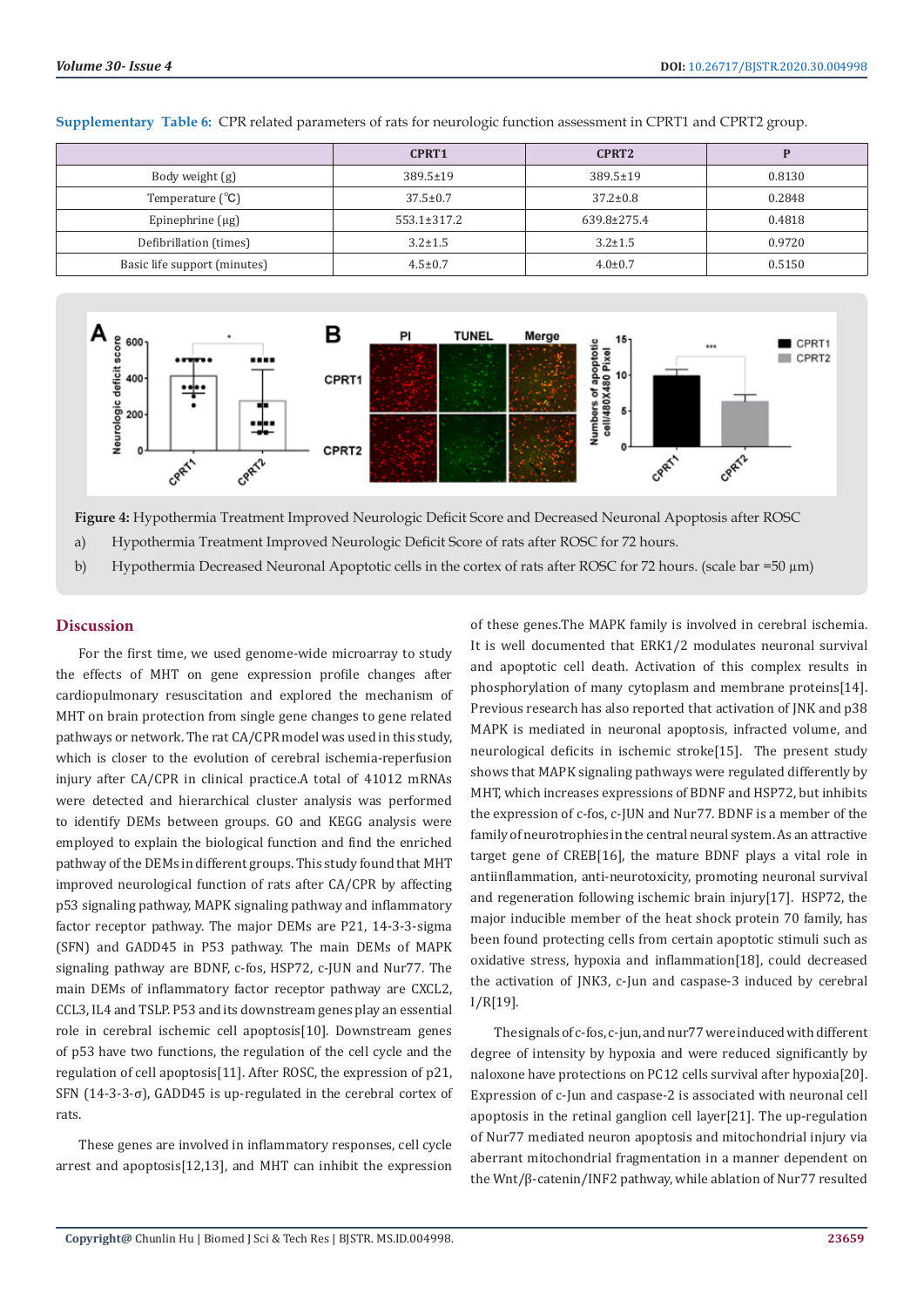in a reduction in the infarction area, decreased neuronal apoptosis and attenuated mitochondrial injury[22]. MHT selectively acts on different components of the MAPK pathway, increasing the expression of components beneficial to neuronal survival, reducing the expression of components involved in apoptosis. The mechanism of differential effects of MHT on MAPK is not clear, it may be related to the spatial discrepancy expression of these gene[23].Inflammatory processes play a fundamental role into brain ischemia-reperfusion injury[24]. in the present study, we found that the DEMs of inflammatory factor receptor pathway are CXCL2, CCL3, IL4 and TSLP, the MHT increases the expression of IL4 and TSLP but decreases the expression of CXCL2 and CCL3. TSLP is also expressed in the Central Nervous System (CNS) where it is produced by choroid plexus epithelial cells and astrocytes in the spinal cord[25].

Study showed that TSLP involved in the pathogenesis of ischemic stroke[26] contributed to angiogenesis which is a key neuro-restorative event in response to ischemia. The cytokine IL-4 improves long-term neurological outcomes after stroke, perhaps through M2 phenotype induction in microglia/macrophages, immunomodulation with IL-4 is a promising approach to promote long-term functional recovery after stroke[27]. The expression of CXCR2 increased in the ischemic brain correlated with increased leukocyte accumulation in the ischemic brain after focal stroke. Cytokine-induced neutrophil chemoattractant-1 was the major chemokine involved in neutrophil recruitment to the brain[28]. CCL2, CCL3 and CCL5 recruit monocytes and T cells via the chemokine receptors CCR1, CCR3, and CCR5. Increased levels expression and production of CCL3 have been described in experimental brain stroke[29].There are some limitations in the current study, the first one is the only one section of the genomewide analysis was observed, which could not fully reflect the effect of MHT on cerebral cortex gene changes after ROSC. However, when DEMs were verified at 2 hours, 4h and 8h after ROSC, its tendency was consistent with the genome-wide analysis anticipated. The second one is that the components of cerebral cortex cells are complex, and the selected DEMs can only reflect the overall changes in the entire cerebral cortex. Whether these changes are caused by neuronal cells, glial cells, and infiltrating inflammatory cells required further study to confirm, but it gave hints for future research.

### **Conclusion**

MAPK-associated inflammatory pathway, the P53 apoptotic pathway, and the cytokine receptor pathway are associated with brain damage after cardiopulmonary resuscitation. MHT exerts brain protection by affecting the inflammatory response, apoptosis, and cytokine receptor-mediated damage pathway after ROSC.

#### **Acknowledgment**

This study was supported by funding from the Natural Science Foundation of Guangdong province (2020A1515010120), National Nature Science Foundation of China (81272021, 81571867, 81901931) and Shenzhen Science and Technology Plan Project (JCYJ20160608142215491). The funders had no role in the study design, data collection, analysis, decision to publish, or the preparation of the manuscript.

#### **Conflicts of Interest**

The authors declare that they have no conflict of interest.

#### **References**

- 1. [Cronberg T, Brizzi M, Liedholm LJ \(2013\) Neurological prognostication](https://www.researchgate.net/publication/235390965_Neurological_prognostication_after_cardiac_arrest-Recommendations_from_the_Swedish_Resuscitation_Council) [after cardiac arrest--recommendations from the Swedish Resuscitation](https://www.researchgate.net/publication/235390965_Neurological_prognostication_after_cardiac_arrest-Recommendations_from_the_Swedish_Resuscitation_Council) [Council. Resuscitation 84\(7\): 867-872.](https://www.researchgate.net/publication/235390965_Neurological_prognostication_after_cardiac_arrest-Recommendations_from_the_Swedish_Resuscitation_Council)
- 2. [Michael Holzer \(2002\) Mild therapeutic hypothermia to improve the](https://www.nejm.org/doi/full/10.1056/nejmoa012689) [neurologic outcome after cardiac arrest. N Engl J Med 346\(8\): 549-556](https://www.nejm.org/doi/full/10.1056/nejmoa012689).
- 3. [Bernard SA, Gray TW, Buist MD \(2002\) Treatment of comatose survivors](https://www.nejm.org/doi/pdf/10.1056/NEJMoa003289) [of out-of-hospital cardiac arrest with induced hypothermia. N Engl J Med](https://www.nejm.org/doi/pdf/10.1056/NEJMoa003289) [346\(8\): 557-563.](https://www.nejm.org/doi/pdf/10.1056/NEJMoa003289)
- 4. [Zhu T \(2003\) Global analysis of gene expression using Gene Chip](https://www.sciencedirect.com/science/article/abs/pii/S1369526603000839) [microarrays. Curr Opin Plant Biol 6\(5\): 418-425.](https://www.sciencedirect.com/science/article/abs/pii/S1369526603000839)
- 5. [Kilkenny C, Browne W, Cuthill IC, Emerson M, Altman DG \(2011\) Animal](https://europepmc.org/article/med/21206507) [research: reporting in vivo experiments--the ARRIVE guidelines. J Cereb](https://europepmc.org/article/med/21206507) [Blood Flow Metab 31\(4\): 991-993.](https://europepmc.org/article/med/21206507)
- 6. Wei H, Yin M, Lu Y (2019) Mild hypothermia improves neurological outcome in mice after cardiopulmonary resuscitation through Silent Information Regulator 1-actviated autophagy. Cell Death Discov. 5: 129.
- 7. [Lu Y, Zeng X, Jing X \(2019\) Pre-arrest hypothermia improved cardiac](https://journals.sagepub.com/doi/abs/10.1177/1535370219875434) [function of rats by ameliorating the myocardial mitochondrial injury](https://journals.sagepub.com/doi/abs/10.1177/1535370219875434) [after cardiac arrest. Exp Biol Med \(Maywood\) 244\(14\): 1186-1192.](https://journals.sagepub.com/doi/abs/10.1177/1535370219875434)
- 8. Chun Lin H, Jie W, Xiao Xing L (2011) Effects of therapeutic hypothermia on coagulopathy and microcirculation after cardiopulmonary resuscitation in rabbits. Am J Emerg Med 29(9): 1103-1110.
- 9. [Hendrickx HH, Rao GR, Safar P, Gisvold SE \(1984\) Asphyxia, cardiac](https://europepmc.org/article/med/6091201) [arrest, and resuscitation in rats. I. Short term recovery. Resuscitation](https://europepmc.org/article/med/6091201) [12\(2\): 97-116.](https://europepmc.org/article/med/6091201)
- 10. [Tu YF, Lu PJ, Huang CC, Ho CJ, Chou YP \(2012\) Moderate dietary](https://www.ahajournals.org/doi/10.1161/STROKEAHA.111.629931) [restriction reduces p53-mediated neurovascular damage and microglia](https://www.ahajournals.org/doi/10.1161/STROKEAHA.111.629931) [activation after hypoxic ischemia in neonatal brain. Stroke 43\(2\): 491-](https://www.ahajournals.org/doi/10.1161/STROKEAHA.111.629931) [498.](https://www.ahajournals.org/doi/10.1161/STROKEAHA.111.629931)
- 11. [Guo YB, Bao XJ, Xu SB, Zhang XD, Liu HY \(2015\) Honokiol induces cell](https://www.researchgate.net/publication/280587437_Honokiol_induces_cell_cycle_arrest_and_apoptosis_via_p53_activation_in_H4_human_neuroglioma_cells) [cycle arrest and apoptosis via p53 activation in H4 human neuroglioma](https://www.researchgate.net/publication/280587437_Honokiol_induces_cell_cycle_arrest_and_apoptosis_via_p53_activation_in_H4_human_neuroglioma_cells) [cells. Int J Clin Exp Med 8\(5\): 7168-7175.](https://www.researchgate.net/publication/280587437_Honokiol_induces_cell_cycle_arrest_and_apoptosis_via_p53_activation_in_H4_human_neuroglioma_cells)
- 12. [LaBaer J, Garrett MD, Stevenson LF \(1997\) New functional activities for](https://www.researchgate.net/publication/14110455_New_functional_activities_for_the_p21_family_of_CDK_inhibitors) [the p21 family of CDK inhibitors. Genes Dev 11\(7\): 847-862.](https://www.researchgate.net/publication/14110455_New_functional_activities_for_the_p21_family_of_CDK_inhibitors)
- 13. [Grasso D, Garcia MN, Hamidi T \(2014\) Genetic inactivation of the](https://www.researchgate.net/publication/262929874_Genetic_inactivation_of_the_pancreatitis-inducible_gene_Nupr1_impairs_PanIN_formation_by_modulating_KrasG12D-induced_senescence) [pancreatitis-inducible gene Nupr1 impairs PanIN formation by](https://www.researchgate.net/publication/262929874_Genetic_inactivation_of_the_pancreatitis-inducible_gene_Nupr1_impairs_PanIN_formation_by_modulating_KrasG12D-induced_senescence) [modulating Kras\(G12D\)-induced senescence. Cell Death Differ 21\(10\):](https://www.researchgate.net/publication/262929874_Genetic_inactivation_of_the_pancreatitis-inducible_gene_Nupr1_impairs_PanIN_formation_by_modulating_KrasG12D-induced_senescence) [1633-1641.](https://www.researchgate.net/publication/262929874_Genetic_inactivation_of_the_pancreatitis-inducible_gene_Nupr1_impairs_PanIN_formation_by_modulating_KrasG12D-induced_senescence)
- 14. [Zhao TT, Kim KS, Shin KS \(2017\) Gypenosides ameliorate memory](https://www.researchgate.net/publication/319560378_Gypenosides_ameliorate_memory_deficits_in_MPTP-lesioned_mouse_model_of_Parkinson) [deficits in MPTP-lesioned mouse model of Parkinson's disease treated](https://www.researchgate.net/publication/319560378_Gypenosides_ameliorate_memory_deficits_in_MPTP-lesioned_mouse_model_of_Parkinson) [with L-DOPA. BMC Complement Altern Med 17\(1\): 449.](https://www.researchgate.net/publication/319560378_Gypenosides_ameliorate_memory_deficits_in_MPTP-lesioned_mouse_model_of_Parkinson)